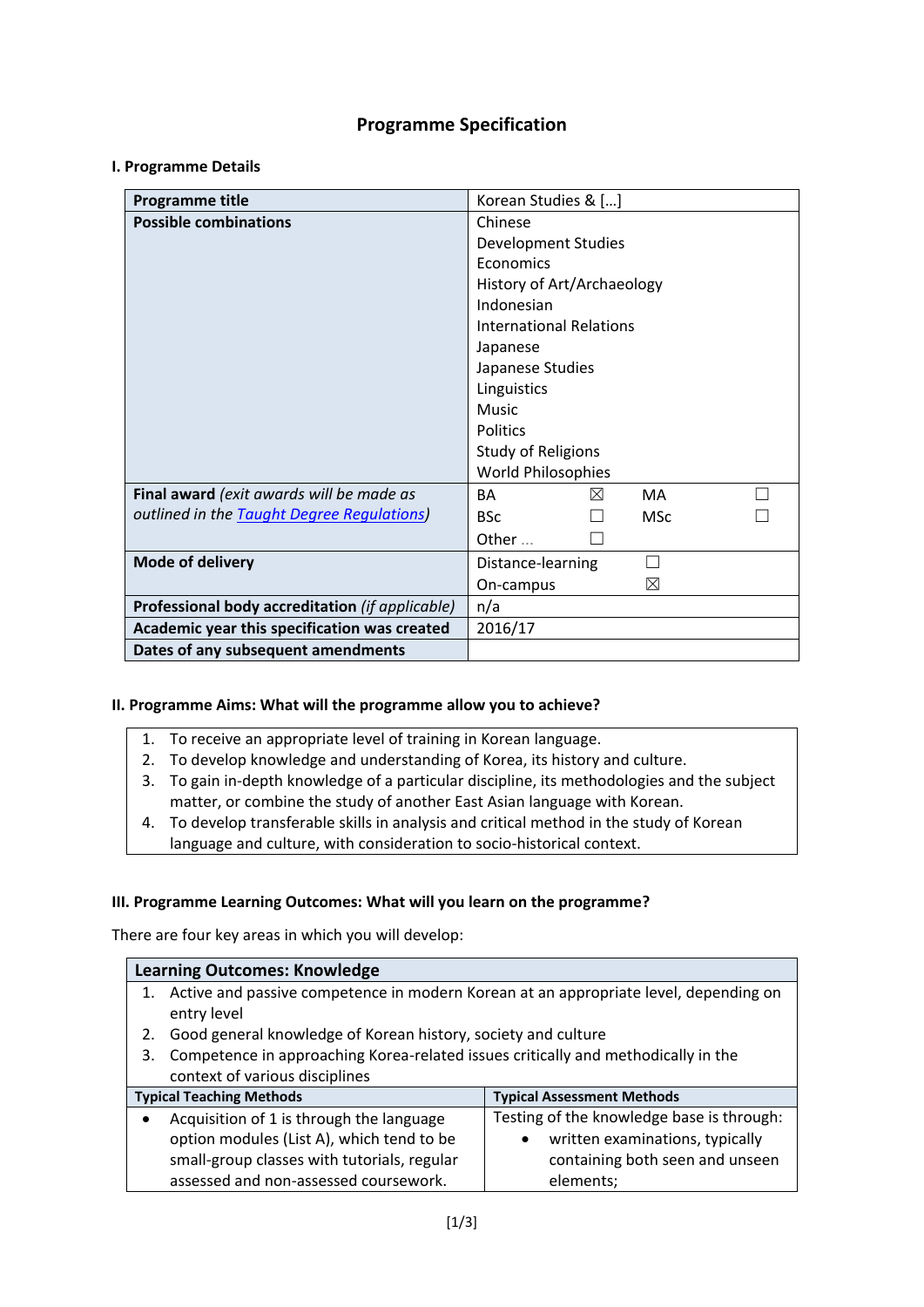| Acquisition of 2 is through the compulsory<br>Culture and Society module in Year 1 and<br>other optional modules taught within the<br>department (List B). These can be large<br>lectures or small-group classes.<br>Acquisition of 3 is through modules taught<br>in other departments (List C). These can be<br>large lectures or small-group classes. | oral examinations<br>assessed coursework;<br>assessed library assignments;<br>essays |
|----------------------------------------------------------------------------------------------------------------------------------------------------------------------------------------------------------------------------------------------------------------------------------------------------------------------------------------------------------|--------------------------------------------------------------------------------------|
|----------------------------------------------------------------------------------------------------------------------------------------------------------------------------------------------------------------------------------------------------------------------------------------------------------------------------------------------------------|--------------------------------------------------------------------------------------|

# **Learning Outcomes: Intellectual (thinking) skills**

Having successfully completed the programme, students should be able to:

- 1. Demonstrate oral and written application of linguistic, literary and philosophical concepts, as well as concepts central to the disciplines studied
- 2. Use and critically interrogate a range of primary and secondary sources (written, oral and/or visual)
- 3. Exercise critical reasoning, from a non-Eurocentric perspective
- 4. Master the written formulation of problems, hypotheses, methods of inquiry and conclusions
- 5. Demonstrate and exercise independence of mind and thought

| <b>Typical Teaching Methods</b>                            | <b>Typical Assessment Methods</b>       |  |  |  |
|------------------------------------------------------------|-----------------------------------------|--|--|--|
| Intellectual skills are developed through the<br>$\bullet$ | Assessment of intellectual skills (oral |  |  |  |
| teaching and learning programme outlined                   | presentation, participation in          |  |  |  |
| above. Each module involves discussion of                  | classroom discussion, essay writing)    |  |  |  |
| key issues, practice in applying concepts                  | is typically reflected in coursework    |  |  |  |
| both orally and in writing, analysis and                   | marks for the compulsory module in      |  |  |  |
| interpretation of materials, and individual                | Year 1 and for optional modules in      |  |  |  |
| feedback sessions for learners on work                     | later years, including those in         |  |  |  |
| produced.                                                  | disciplines taught outside the          |  |  |  |
|                                                            | department.                             |  |  |  |

| Learning Outcomes: Subject-based practical skills                                |                                       |  |  |  |
|----------------------------------------------------------------------------------|---------------------------------------|--|--|--|
| Having successfully completed the programme, students should be able to:         |                                       |  |  |  |
| Understand, speak, read and write modern Korean at an appropriate level of<br>1. |                                       |  |  |  |
| proficiency (depending on entry level)                                           |                                       |  |  |  |
| Make use of the methodologies of the disciplines studied<br>2.                   |                                       |  |  |  |
| Retrieve, sift and select information from a variety of sources<br>3.            |                                       |  |  |  |
| Plan, undertake and report bibliographically-based research<br>4.                |                                       |  |  |  |
| <b>Typical Teaching Methods</b>                                                  | <b>Typical Assessment Methods</b>     |  |  |  |
| Instruction in language skills is through                                        | Skill 1 is primarily assessed through |  |  |  |
| small-group teaching.                                                            | written and oral examinations and     |  |  |  |
| Guidance on how to identify, locate and use                                      | coursework.                           |  |  |  |
| material in the library and elsewhere is                                         | Skills 2, 3 and 4 are primarily       |  |  |  |
| provided in the context of all non-language                                      | assessed through coursework and       |  |  |  |
| based modules.                                                                   | essays.                               |  |  |  |
|                                                                                  |                                       |  |  |  |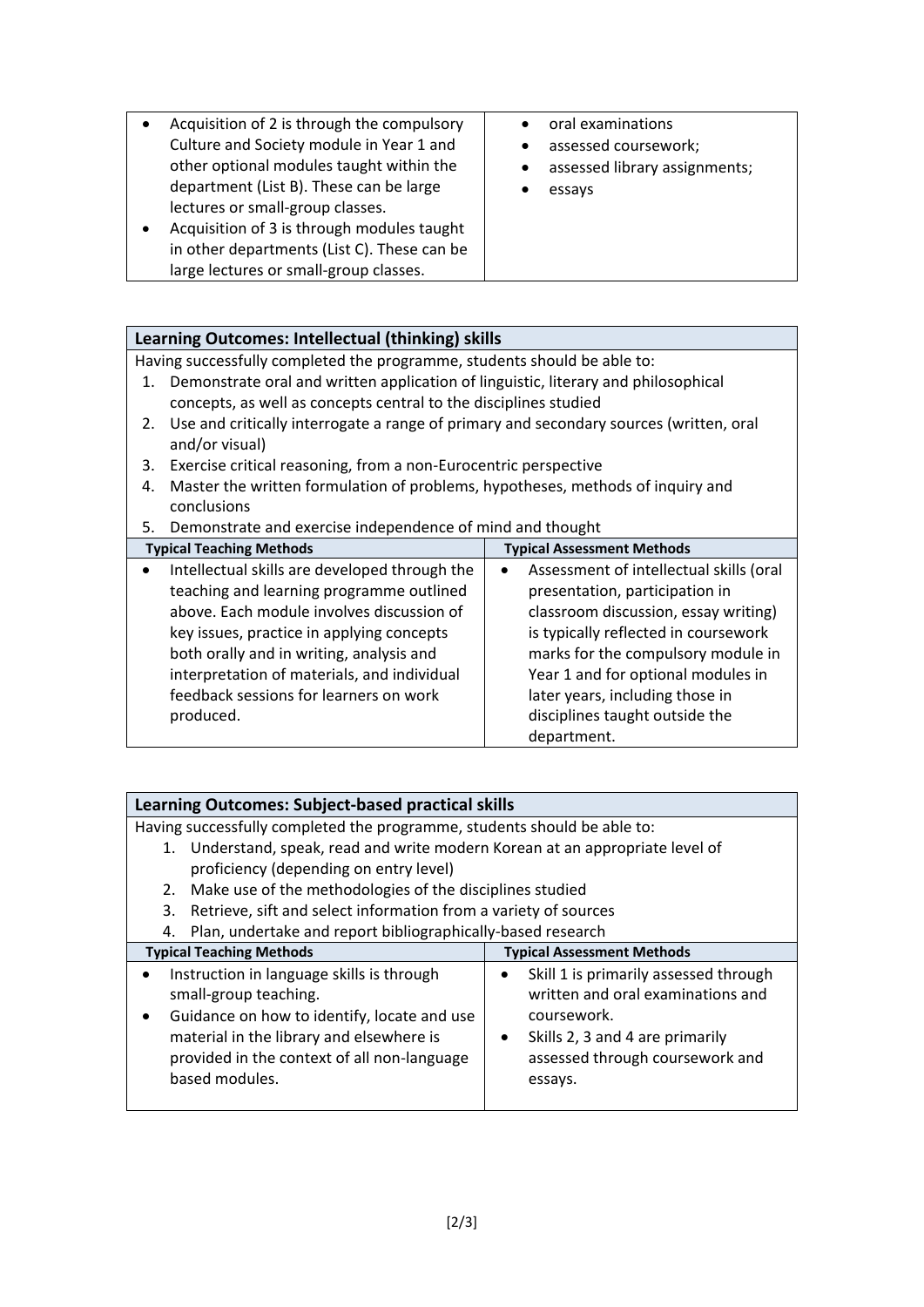| <b>Learning Outcomes: Transferrable skills</b>                                |                                                   |  |  |  |  |  |
|-------------------------------------------------------------------------------|---------------------------------------------------|--|--|--|--|--|
| Having successfully completed the programme, students should be able to:      |                                                   |  |  |  |  |  |
| 1. Adopt a non-Eurocentric perspective and foster intercultural awareness and |                                                   |  |  |  |  |  |
| understanding                                                                 |                                                   |  |  |  |  |  |
| Structure and communicate ideas effectively both orally and in writing<br>2.  |                                                   |  |  |  |  |  |
| Participate constructively in groups<br>3.                                    |                                                   |  |  |  |  |  |
| Work independently<br>4.                                                      |                                                   |  |  |  |  |  |
| 5.<br>Find information and use information technology                         |                                                   |  |  |  |  |  |
| 6. Be self-reliant                                                            |                                                   |  |  |  |  |  |
| 7. Assess the relevance and importance of the ideas of others                 |                                                   |  |  |  |  |  |
| <b>Typical Teaching Methods</b>                                               | <b>Typical Assessment Methods</b>                 |  |  |  |  |  |
| The uniquely multicultural constitution of<br>$\bullet$                       | Assessment of 1, 2, 4, 5, 6 and 7 is<br>$\bullet$ |  |  |  |  |  |
| the teaching staff is a key element in                                        | through various types of coursework               |  |  |  |  |  |
| providing students with a learning                                            | and research assignments described                |  |  |  |  |  |
| experience that actively fosters                                              | above. Encouragement of 1, 3, 6 and               |  |  |  |  |  |
| intercultural awareness and a non-                                            | 7 is also a key element of the                    |  |  |  |  |  |
| Eurocentric perspective (Skill 1).                                            | classroom experience, as well as of               |  |  |  |  |  |
| Skills 2, 4, 5, 6 and 7 are typically learned in<br>٠                         | personal feedback from and contact                |  |  |  |  |  |
| the process of carrying out research                                          | with tutors. In some modules, group               |  |  |  |  |  |
| assignments (coursework, essays) as well as                                   | presentations or collaborative                    |  |  |  |  |  |
| projects further assess or<br>during classroom discussions and                |                                                   |  |  |  |  |  |
| demonstrate 3 and 7.<br>presentations.                                        |                                                   |  |  |  |  |  |
| Skills 3 and 6 are important elements of the                                  |                                                   |  |  |  |  |  |
| entire learning experience.                                                   |                                                   |  |  |  |  |  |
| In some modules, skills 3 and 7 are further                                   |                                                   |  |  |  |  |  |
| encouraged and practised through                                              |                                                   |  |  |  |  |  |
| collaborative projects or group                                               |                                                   |  |  |  |  |  |
| presentations.                                                                |                                                   |  |  |  |  |  |